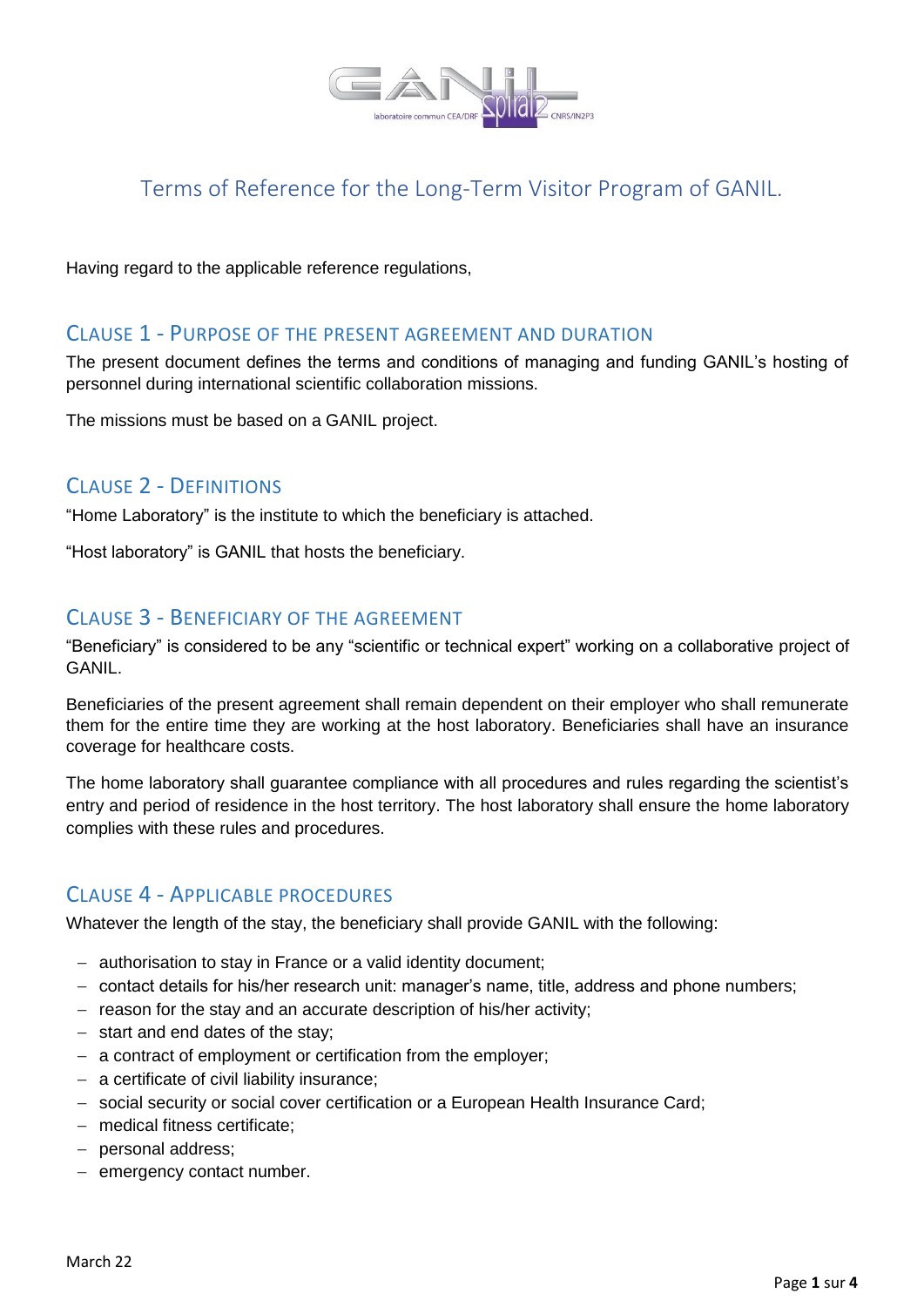

A letter of engagement will be issued by GANIL. It shall mention the dates of the stay, the purpose, the terms and conditions of transport and accommodation and any other provisions. It will be signed by the direction of GANIL, the beneficiary and his or her home institute.

The laboratory of origin guarantees compliance with the applicable regulations in its country of origin.

## CLAUSE 5 - PROCEDURE OF THE LONG-TERM VISITOR PROGRAMME

GANIL shall launch a yearly call for long-term visitor programme. The call will be published on the website of GANIL, the GANIL user mailing list and appropriate social networks, before summer.

GUEC shall give a ranking of the different candidates, following the scientific project and the candidate quality during their autumn meeting. Following the available budget, GANIL direction shall validate the ranking and distribute the fellowships.

### CLAUSE 6 - DURATION OF THE MISSIONS AND REIMBURSEMENT OF EXPENSES

The duration of the missions in the hosting framework shall be between 2 and 9 months. The mission may be renewed up to a maximum duration of 36 months.

As the host laboratory, GANIL shall reimburse the cost of board, lodging and transport for the beneficiaries and members of their family, their spouse and dependent children (a copy of the family record book or other equivalent proof must be provided in this case) as follows:

- $-$  Accommodation and living costs: €2,700 (flat rate) per month upon presentation of proof of accommodation (rent receipt). An additional 5% shall be provided for each family member. - Transport (see Annex).
	- A round trip, "to and from": €2,000 maximum upon presentation of proof, including reimbursement of the costs of moving personal belongings;

An additional round trip for missions lasting more than 6 months: €1,000 maximum upon presentation of proof.

#### FUNDING ARRANGEMENTS:

The €2,700 flat rate and any additional payments shall be paid by transfer to the beneficiary's personal bank account.

For each trip, the beneficiary shall keep all proof of expenses incurred in order to request reimbursement. This proof must be original invoices, for valid expenses incurred. Beneficiaries may request repayment of certain additional expenses upon presentation of proof: toll charges and parking fees.

The beneficiary shall send his/her full file to GANIL's missions service which will draw up a statement of expenses according to the claim sheet filled in and signed by the beneficiary.

### CLAUSE 7 - RESPONSIBILITIES

Beneficiaries are subject to GANIL regulations and health and safety rules.

GANIL shall provide the beneficiary with the resources required to fulfil his/her mission: scientific and technical equipment, office, administrative support, etc.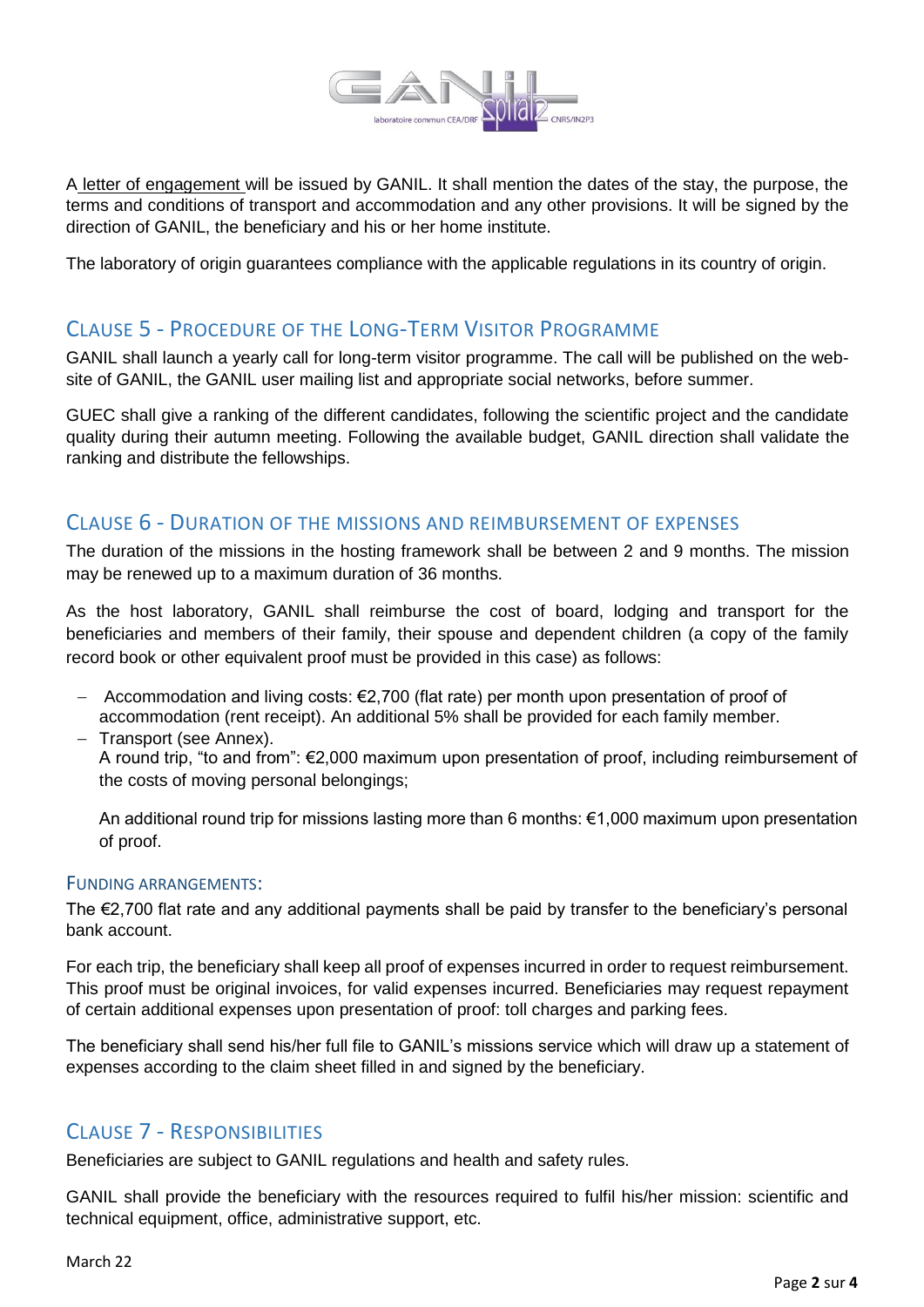

### CLAUSE 8 - INTELLECTUAL PROPERTY

The provisions in the bilateral scientific partnership agreement between the laboratory of origin and GANIL on intellectual property apply in the context of this mobility agreement.

### CLAUSE 9 - DISPUTES

Any dispute between the parties arising out of this agreement, including the issue of its validity shall be settled amicably. Otherwise the dispute will be submitted, at the request of one of the parties, to arbitration

## CLAUSE 10 - GOVERNING LAW

The present agreement is governed by French law.